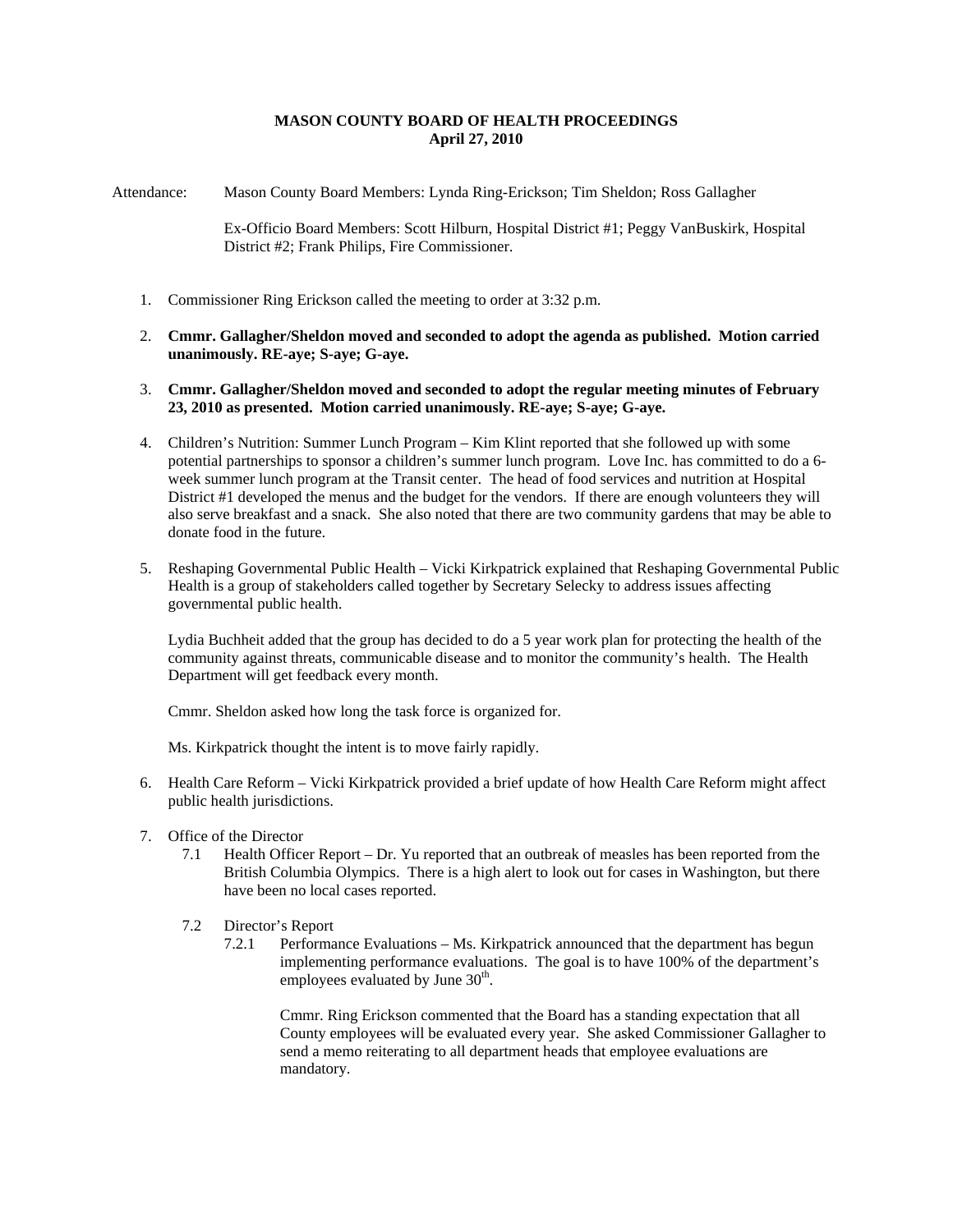## **BOARD OF HEALTH PROCEEDINGS April 27, 2010 - PAGE 2**

- 7.2.2 Drug Take Back Update Ms. Kirkpatrick stated that she has been working with the Hospital Districts and the Sheriff's office on the process of implementing drop boxes for unwanted drugs. Fire District No. 2 has agreed to house a box and it is now just a matter of getting the boxes ordered. Facilities staff will help with the installation.
- 8. Community and Family Health Ms. Buchheit explained that the current focus has been on cross training staff.
- 9. Environmental Health
	- 9.1 Water Quality Update
		- 9.1.1 Shellfish Growing Areas Debbie Riley read a letter from the Washington State Department of Health Shellfish Program. The 2009 annual report is finished and online. No shellfish growing areas in Mason County are threatened by downgrades in classifications. They continue to have concerns about Anna's Bay, Hood Canal #6, North Bay, Pickering Passage and Rocky Bay growing areas. Ms. Riley noted that the area is currently experiencing a period of good water quality, but efforts cannot be relaxed. She will present an update to the Board each month.

Cmmr. Sheldon asked about the impact of imported shellfish to the local industry.

Steve Bloomfield explained that imported shellfish are a large concern. There are health concerns and business concerns.

- 9.1.2 Shorebank Ms. Riley stated that Shorebank Enterprise Cascadia has been a great asset in loans for replacement of septic systems. So far they have made loans to 41 Mason County residents. The program needs an infusion of cash to carry on. She is looking to elected officials to bring the message forward.
- 9.2 Waivers Ms. Riley presented the Board with the current Environmental Health Waivers.
- 9.3 Ms. Riley also provided photographs of a clean up of a property on Harstine Island.
- 10. Public Comment
	- 10.1 Steve Bloomfield asked if performance evaluations are subject to public disclosure. He also cautioned the Board that the improvements in water quality are likely due to a natural cycle. It is important to maintain the upward trend. He noted other areas of concern regarding water quality.
	- 10.2 Teresa Jacobson congratulated the Board on the cleanup of the Harstine Island property. She also reminded the Board that she was told in 2008 that a property on Day Springs Road would be a priority for clean up.
	- 10.3 Bill Sammons presented a handout to the Board regarding biomass emissions and stressed his concerns regarding the pending ADAGE project and the proposed Simpson Co-Gen operation. He wants to make sure neither of these projects go forward.
	- 10.4 Connie Simpson asked where to get Mason County's records of air quality.
	- 10.5 Bill Dewey commented that the report from the Department of Health regarding water quality is exceptional and noted that there has been a tremendous amount of effort locally. He still has concerns regarding North Bay.
- 11. Adjourn The meeting adjourned at 5:08 p.m.